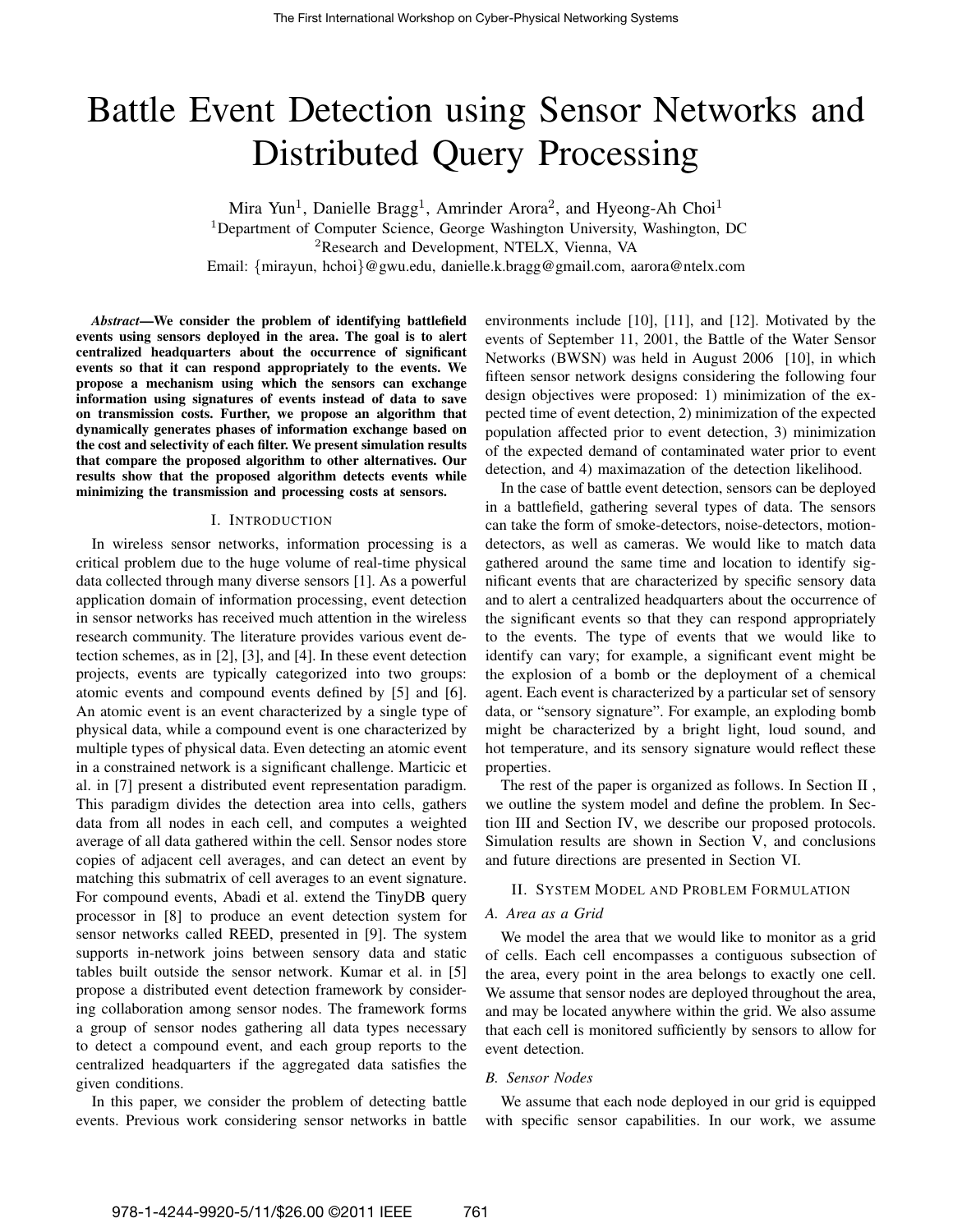

Fig. 1. Grid representing battleground with deployed sensors

that each node is "homogeneous," having a single sensing capability, as in [13]. Each type of sensor has a particular radius of detection. We also assume that each node has a particular radius of communication determined by the broadcasting power of the node. When the sensing radii of two sensor nodes overlaps, both nodes can capture data on events that occur in the overlapping area. More formally, each sensor node  $v_i$  is associated with the following information:

- <sup>∙</sup> location: the location within the area grid.
- <sup>∙</sup> detection capability: the sensor type located at the node.
- <sup>∙</sup> detection radii: the radii within which each sensor can detect data. For example, a temperature sensor is likely to have a much smaller radius of detection than a camera, since temperature is very localized whereas a picture can encapsulate data over a larger area.
- <sup>∙</sup> communication radius: the radius within which each sensor can broadcast data.

We assume that sensor nodes only capture data when they are triggered by a relevant stimulus. For example, a motion detector will only capture data when movement is observed within a certain proximity.

## *C. Cell Status as a Sensory Signature*

The status of each cell in the grid is modeled by a "sensory signature" of bits, similar to the event hierarchy paradigm presented in [6]. Each bit indicates the data that sensors have gathered about a specific sensory property. For example, the first bit might indicate the presence of smoke.

Each type of battle event corresponds to a signature. These bits are relevant because the value of these bits determine whether or not the event has been perceived. For example, the bits in a sensory signature that corresponds to the explosion of a bomb might indicate the presence of smoke and noise above a particular decibel.

The bits in a sensory signature can take one of the following four values: Y, N, X, and ?. "Y" means that data has been collected indicating that the corresponding property is present. Conversely, "N" means that data has been collected indicating that the corresponding property is not present. "X" means that contradictory data has been collected, some of which indicate that the corresponding property is present and some of which indicate that the property is not present. Finally, "?" means that no data has yet been collected.

**Caveat on the use of signature:** While our idea of using signature bits is quite effective, and saves significant amounts of transmission power, it suffers from one drawback - we cannot distinguish between two sets of events in the same battle cell, if the two sets of events lead to the same composite signature. As an example, consider one set of two events with bit signatures "???YYY" and "YYY???", and another set with a single event with individual bit signature "YYYYYY". Both of these sets are recognized as a single compound event with bit signature "YYYYYY" using our signature based protocols. This drawback is not a limitation in the business problem being considered as multiple events are also of significant interest to a battlefield commander. However, we recognize that such signature based protocols may not be applicable in all scenarios.

# *D. Query Protocol*

We assume that all event queries originate from a centralized headquarters node. This headquarters "asks" the network to look out for the occurrence of a particular event by specifying the corresponding sensory signature. For example, suppose the headquarters wishes to know if a bomb has exploded in the network area, and an explosion is characterized by smoke, noise above a particular decibel, and a flash of light. The headquarters specifies a signature with three bits set indicating sufficient presence of smoke, noise, and light, respectively. It then sends its query out to the network. Sensor nodes continue to monitor the landscape until a new query is received from the headquarters.

# *E. Problem Formulation*

# *Given:*

- an area grid with a set of sensor nodes  $\{v_1, ..., v_n\}$
- set of filters  $k$ , where each sensor node can have one of these  $k$  filters
- the query signature of  $k$  0/1 bits which corresponds to significant event
- <sup>∙</sup> the maximum latency for an event detection

*Find:* all events in the area grid that satisfy the sensory signature of the significant event within the maximum latency time. As we discuss in later sections, the event query and the latency can change dynamically at the discretion of the headquarters node.

# *F. Cost Model*

We assume that the sensor nodes are equipped with the capacity to filter the data they collect. More specifically, a filter takes the data that has been captured in its original form, and converts it to a true or false value based on a test. For example, a filter for pictures of smoke would reduce a picture of the ashy air around a burning building to a true value, and a picture of a river to a false value. These true and false values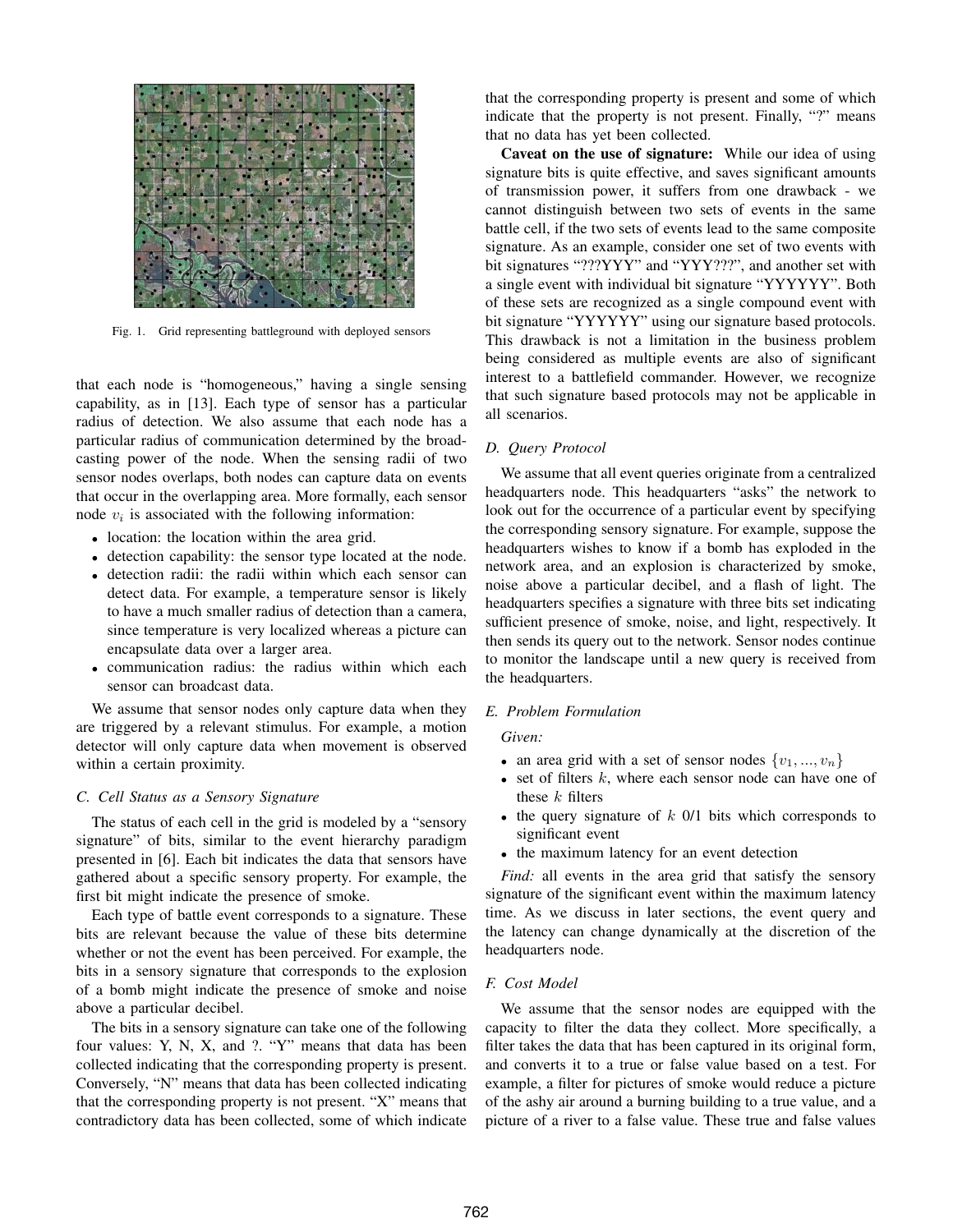correspond to the "Y" and "N" values that can be placed in the sensory signature.

The performance of these filters is one factor that impacts the total cost of query processing in the network. So to evaluate the cost of our proposed solutions, we define the following terms:

- **filter cost**  $c_i$ : the computation cost of executing filter  $F_i$ . We normalize these costs to account for differences in the nodes' total power by dividing the computational power required to run the filter by the total power of the node to find  $c_i$ . We expect some filters to have a higher computation cost than others, depending on the complexity of the captured data. For example, a filter acting on a picture will typically be more expensive than another acting on a temperature reading.
- **filter selectivity**  $s_i$ : the fraction of sensory data that can be expected to pass the criteria of filter  $F_i$  [14]. For example, if we expect 2 out of 10 sound readings to measure sounds above 60 dB, a filter for sounds above 60 dB will have a selectivity of 20%. We assume that filters are independent, so that the selectivity of any given filter is not affected by the prior execution of other filters.
- **global broadcasting cost**  $B_G$ : the cost of broadcasting data records to all other nodes in the network. We assume a standard broadcasting protocol, where the time and cost of transmitting data throughout the network is a function of the network.

## III. PROPOSED SOLUTION

To improve overall network performance, we would like to discard data that is determined to be irrelevant to avoid unnecessary broadcasting and processing. However, it is difficult to ensure that we can discard data safely. If the detection radius of a node is larger than its communication radius, it may be able to detect events that are within the detection radius of another node, and still have no direct communication with that node. The data must be sent through intermediate nodes in this case.



Fig. 2. Overlapping detection areas without communication

Figure 2 provides an example of a network where nodes  $v_i$ and  $v_i$  have overlapping detection areas. As a result of this overlap, data that originates at  $v_i$  might be relevant to data that originates at  $v_j$ , and vice versa. Intermediary nodes on the path from  $v_i$  to  $v_j$  might be tempted to discard data that has no relevance to the intermediary nodes, as the data is sent to nodes even further from the site of detection. However, as we observe, this data cannot be discarded safely, as it is relevant to data gathered at  $v_i$ .

#### *A. Updating Sensory Signatures*

We also must address the problem of updating the sensory signature of a cell to incorporate data gathered by several sensor nodes. Given two input signatures, we combine each bit using the ⊕ operator, defined as follows:

| <b>TABLE I</b> |  |  |  |  |
|----------------|--|--|--|--|

COMBINING BITS IN SENSORY SIGNATURES

In addition to handling the "joining" of two individual signatures, we must also handle joining streams of sensory signatures. When sensory nodes gather data, the time of data collection is recorded. To facilitate keeping track of the time and location of data collection, we define a data structure, which is a tuple consisting of the following information:  $\ll$  timestamp, location, sensory signature  $\gg$ .

A primary advantage of using such a data structure is the pairing of time with the gathered sensory data. In order to detect an event, we would intuitively like to consolidate records with the same time and location that provide data gathered at different nodes. However, we note that it can be difficult to pair sensory data with the appropriate time.

One possibility is to match sensory data with the time at which the data was gathered. However, such a pairing might be rendered ineffective when we combine data gathered at different locations and by different types of sensors. For example, if one sensor node is twice as close to an event as another sensor node, the data gathered at each note will possess different time stamps, even though they correspond to the same event. This problem is further complicated by the fact that different physical properties travel at varying speeds. For example, sound waves travel more slowly than light. As a result, even when sensors at the same sensory node gather data on sound and light pertaining to the same event, the time stamps will be different.

Furthermore, because time is a continuous variable, there are an infinite number of possible time values. For example, two data records that correspond to the same event might display times t and  $t + \epsilon$ . Yet they might not be consolidated because their times are different. One potential solution to this problem of continuity would be to create data records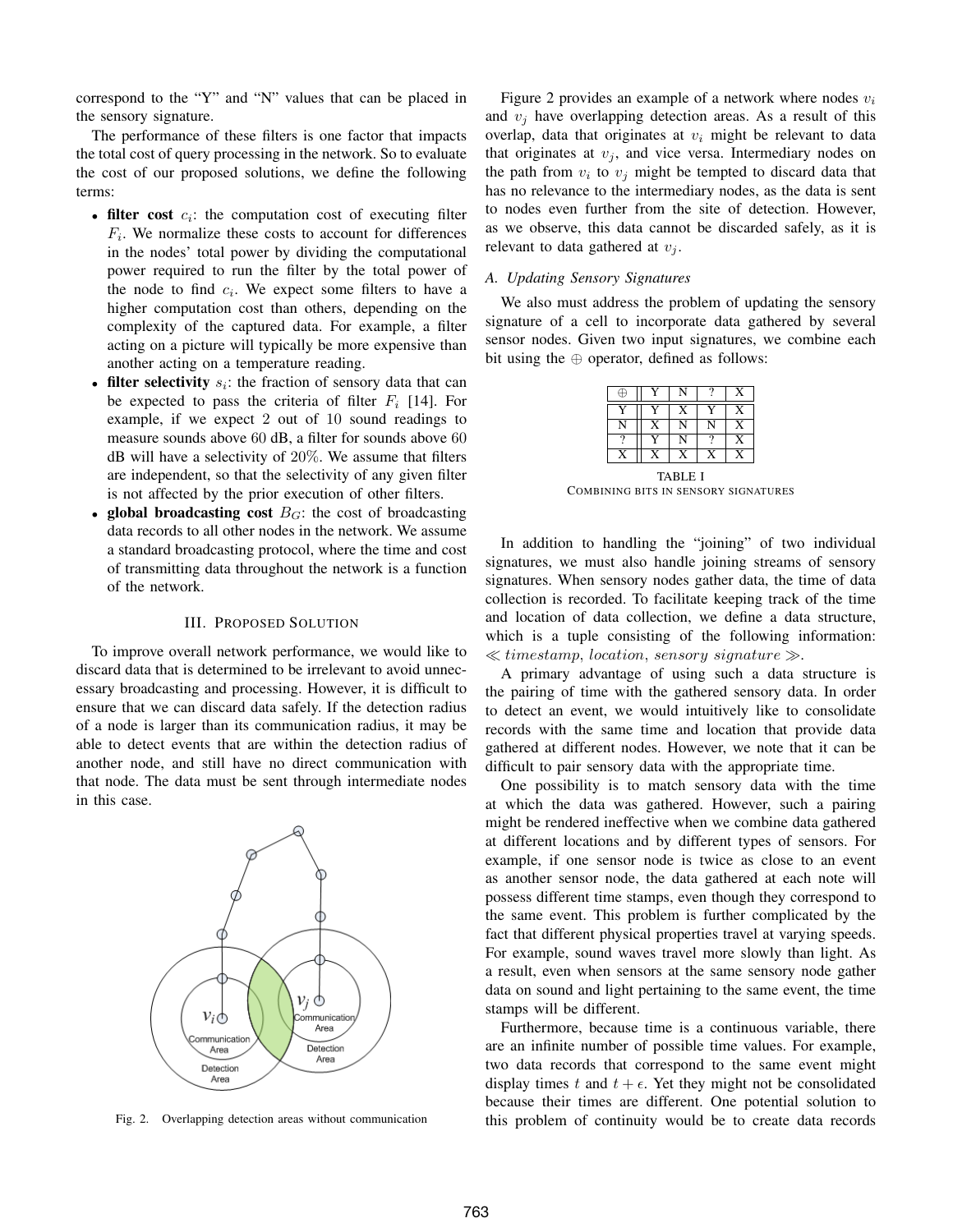with only standardized times. The set of potential times would be of the form  $t + a\epsilon_{time}$ , where t is the time when the system is put in place, a is an integer from 0 to  $\infty$ , and  $\epsilon_{time}$ is a predetermined constant specifying the interval between consecutive potential times. Then each data record would be assigned the time of form  $t + a\epsilon_{time}$  that is closest to the actual detection time.

One practical solution to this problem of consolidating sensory data by time is to make use of the nodes' memory. If a node receives a sensory signature, and has its own sensory data stored in recent memory, we can assume that these pieces of data match.

### *B. Distributed Query Processing Protocol*

In this subsection, we present an innovative battle event detection protocol using distributed query processing with sensory signature.

We assume that the sensor nodes are aware of the query signature that is of interest to the head quarters. The algorithm divides the filters into several phases which depend on the cost and the selectivity of various filters as well as the query signature. In each phase, only a set of filters is active. The filters belonging to the first phase are active at all times. The filters belonging to the subsequent phases are active only when an event matching the signature of the previous filters has been received. As the sensors receive the event messages from their neighbors, they consolidate and maintain a partial signature for each event received. When the partial signature of some events in their sensing radius matches the signature of the prior phases, the sensor becomes active. The sensors that have filters belonging to the first phase do not perform the consolidation and maintenance steps. The steps of the algorithm are shown in  $\angle$ 

| neighbors, they consolidate and maintain a partial signature      |       |
|-------------------------------------------------------------------|-------|
| for each event received. When the partial signature of some       |       |
| events in their sensing radius matches the signature of the prior |       |
| phases, the sensor becomes active. The sensors that have filters  |       |
| belonging to the first phase do not perform the consolidation     |       |
| and maintenance steps. The steps of the algorithm are shown       |       |
| in Algorithm 1.                                                   |       |
|                                                                   |       |
| Algorithm 1 Distributed Query Processing Protocol                 | is tl |
| <b>Compute and Broadcast Step</b>                                 | type  |
|                                                                   |       |

**for** each phase *i* distributed with the query **do -** Run the th class of filters on data pertaining to cells with

partial sensory signatures satisfying the query specifications.

**-** Update the partial sensory signature for the monitored cells with the filter results.

**-** Broadcast updated signature records to all neighbors.

**-** Update signature records based on received records.

**end for**

**Action Step** The headquarters node receives all complete sensory signatures satisfying the query specifications, and takes appropriate action.

*1) Algorithm for computing phases:* In order to optimize the performance of Algorithm 1 in terms of total cost, the optimal number of phases must be found. This equates to determining the number of filter classes and which filters belong to each class. Since the central headquarter node generates event queries, it naturally follows that the headquarters should determine the grouping of filters into phases, and distribute this information along with the query.

In order to do this, we provide a dynamic programming algorithm. We first order the  $n$  filters necessary to process the meaningful bits specified by the event query, so that  ${F_1, ..., F_n}$  where  $\frac{c_1}{1-s_1} \le \frac{c_2}{1-s_2} \le ... \le \frac{c_n}{1-s_n}$ . This ranking is derived from the work done in [14]. We also define the cost function  $c(F_x, F_y, k)$  to be the cost of running filters  $F_x$ through  $F_y$  using at most  $k$  phases.

In the following algorithm,  $k^*$  is the maximum number of phases possible that satisfy the maximum allowed latency for an event detection. For example, suppose it takes  $t_{broadcast}$ time to broadcast data to all nodes in the network,  $t_{filters}$ time to run all filters, and we want the headquarters to be alerted about events with a maximum latency of  $t_{latency}$ time. Then the maximum number of phases possible is  $k^* =$  $\lfloor \frac{t_{latency} - t_{filters}}{t_{broadcast}} \rfloor + 1$ , since  $(k^* - 1)t_{broadcast} + t_{filters} \leq$  $\left[\frac{t_{broadcast}}{t_{latency}}\right]$  + 1, since  $\left(k - 1\right)t_{broadcast}$  +  $t_{litters}$   $\ge$   $t_{latency}$ . We further observe that  $k^*$  cannot exceed k, as there must be at least one filter in each phase.

**Algorithm 2** Dynamic Programming Algorithm to Determine the Optimal Number of Phases.

**for** 
$$
x = 1
$$
 to *n*, and  $y = x$  to *n* **do**  
\n
$$
c(F_x, F_y, 0) = \sum_{x = x}^{n} c_i
$$
\nsince this is simply the sum cost of  
\nrunning filters  $F_x$  through  $F_y$ .  
\n**end for**  
\n**for**  $k_1 = 1$  to  $k^*$  **do**  
\n**for**  $x = 1$  to *n*, and  $y = x$  to *n* **do**  
\n
$$
c(F_x, F_y, k_1) = \sum_{\substack{x = x \\ x = x}}^{y} \left\{ c(F_x, F_z, k_1 - 1) + t_{broadcast} + \prod_{i=x}^{z} s_i c(F_{z+1}, F_y, 0) \right\}
$$
\n**end for**  
\n**end for**  
\n**end for**  
\n**return**  $\min_{k_1 = 1}^{n} c(F_1, F_n, k_1)$ 

*Time Analysis:* Algorithm 2 runs in  $O(n^4k)$  time where n he number of sensor nodes, and  $k$  is the number of filter es, since the second loop runs at most  $O(n^2k)$  times, the *min* function inside must compare at most  $n$  values, and the inner product must multiply at most  $n$  elements. However, we can reduce this run time to  $O(n^3k)$  by computing the possible product values  $\prod_{i=x}^{z} s_i$  for all values of x and z in  $O(n^2)$  time once before entering the loop.

#### IV. LOCALIZED QUERY PROCESSING PROTOCOL

Depending on the landscape and sensor types, the relation between the computation cost and communication cost can be different. The Distributed Query Processing Protocol presented in Section III focuses on minimizing the computation cost. However, if the communication cost dominates computation cost, then a different approach can be helpful.

In this section, we present a leader based protocol which focuses on reduce communication cost. Each cell has a leader node that gathers the partial sensory signatures from all cell members. In this localized protocol, all filters are active at all times. When a node runs a filter, it transmits the updated records to the local leader node. Nodes receive, process and forward the event signatures based on following two rules: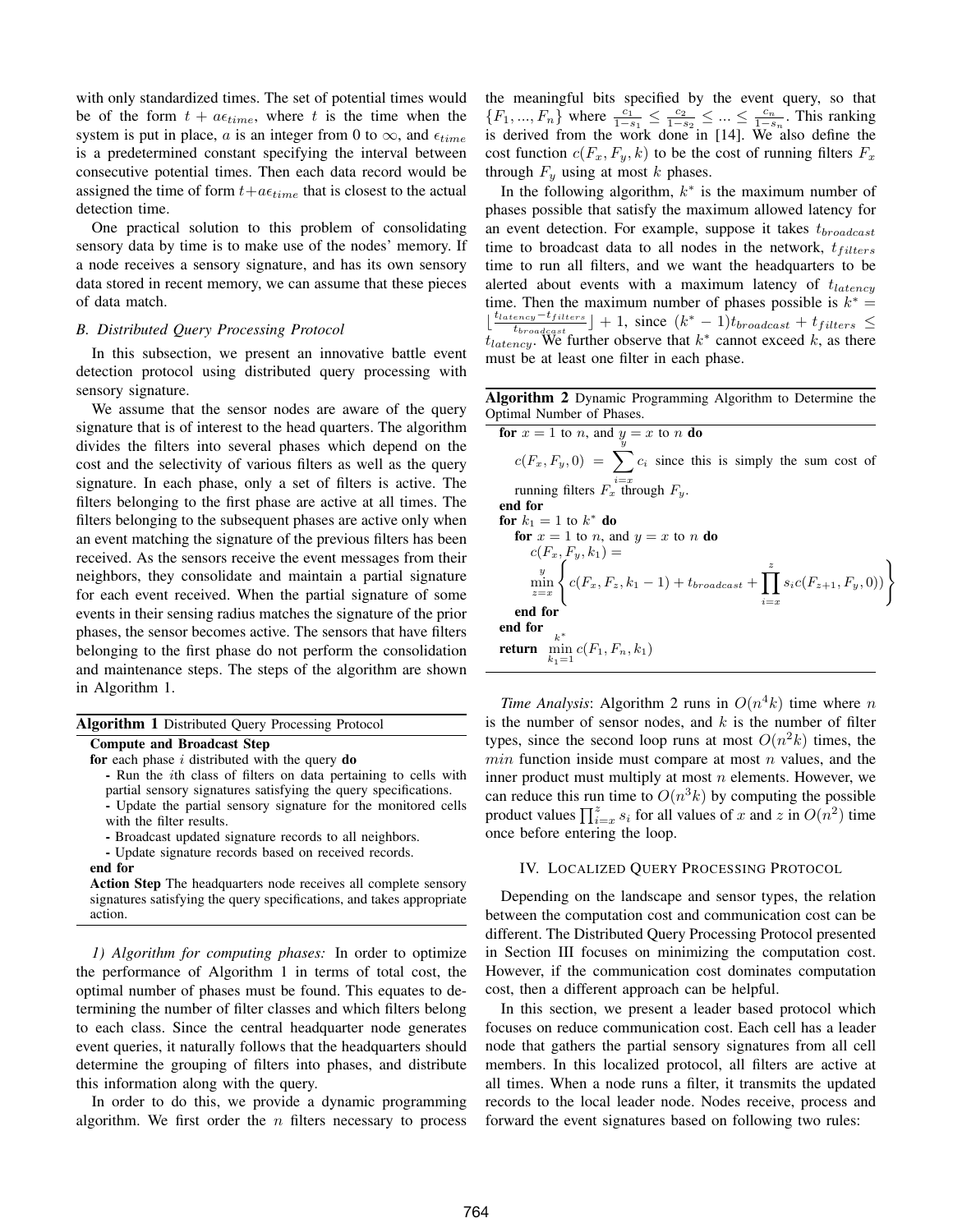- <sup>∙</sup> A leader node only processes information from its local nodes or other leader nodes
- <sup>∙</sup> Non-leader nodes do not process or forward any information.

The steps of this algorithm are shown in Algorithm 3.

| Algorithm 3 Localized Query Processing Protocol |  |  |  |  |  |
|-------------------------------------------------|--|--|--|--|--|
|-------------------------------------------------|--|--|--|--|--|

#### **Compute and Broadcast Step**

- 1) Nodes process events that trigger their corresponding filters.
- 2) Nodes transmit the event signatures to their local leader nodes.
- 3) Leader nodes update signature records based on received records and transmit updated signature records to the other leader nodes.

**Action Step** The headquarters node receives all complete sensory signatures satisfying the query specifications, and takes appropriate action.

# V. SIMULATION AND RESULTS

In our simulation, we deploy nodes with varying sensing capabilities and detection radii. Sensing capabilities of the nodes are coupled with filtering capabilities, which have associated costs. We assume that we have 10 basic types of data. The costs and detection radii of the corresponding filters are shown in Table II. Table II provides a mapping of these capabilities to real sensor node classifications, extrapolated from the sensor capabilities presented in [13]. We normalize the distribution of these sensor nodes so that the area is monitored by the same number of each type of sensor, as shown in Figure 3. Accordingly, the number of sensors deployed with a given detection radius is inversely proportional to the square of the radius. The communication radius of each sensor node is randomly selected from [10, 100]. In each simulation, we introduce 10 events, and a random number of these 10 have the matching event signature for our query.



Fig. 3. Distribution of sensors

In each of our simulations, we compare three protocols: the distributed protocol and localized protocol described in this work, as well as a naive protocol. This naive protocol consists of filtering and broadcasting all data as soon as it

| <b>Filter</b>         | <b>Sample Processor</b>                     | Cost | <b>Detection</b><br><b>Radius</b> |
|-----------------------|---------------------------------------------|------|-----------------------------------|
| Picture<br>(low res)  | Cyclops-ATmega <sub>128L</sub><br>MCU+CPLD  | 100  | 20                                |
| Picture<br>(high res) | MeshEye-ARM7TDMI<br>based on ATMEL          | 600  | 50                                |
| Temperature           | Mica2Dot-ATmega128L<br>4MHz                 | 1    | 10                                |
| Light                 | Mica2Dot-ATmega128L<br>4MHz                 | 1    | 10                                |
| Sound                 | FireFly-ATmega128L<br>8MHz                  | 5    | 10                                |
| Motion                | Imote2-PXA <sub>271</sub> XScale<br>13MHz   | 20   | 10                                |
| Chemical<br>(simple)  | MeshEye-ARM7TDMI<br>based on ATMEL          | 600  | 50                                |
| Chemical<br>(complex) | CITRIC-Intel<br><b>XScale</b><br>PXA270 CPU | 3000 | 100                               |
| Video<br>(low res)    | MeshEye-ARM7TDMI<br>based on ATMEL          | 600  | 50                                |
| Video<br>(high res)   | CITRIC-Intel<br>XScale<br>PXA270 CPU        | 3000 | 100                               |

TABLE II SENSOR FILTER CAPABILITIES

is gathered at the sensors. These protocols are compared in terms of cost. Since power resources are limited and crucial for sensor networks, we model our cost function to represent power. This includes computational power to run filters and gather data, and communication power to transmit and receive data.

## *A. Protocol Effects on Total Power*

First, we analyzed the effect of the environment size on the total power cost of our algorithms. Figure 4 presents the simulation results reflecting the impact of the environment size, in terms of number of sensors, on the total cost, which includes the cost of transmission, reception, and computation. We see that both our distributed and localized protocols present significant improvements over the naive protocol. As the environment area grows, our protocols are increasingly beneficial, because they avoid processing and transmitting increasingly large amounts of data through an increasingly large area.

More specifically, the naive protocol transmits the original gathered data to the headquarters whenever that data satisfies the corresponding filter. We assume that the size of this original sensory data is proportional to the cost of the filter. Because our protocols reduce the original data to a single sensory signature, the amount of data that passes through the network is greatly reduced. Figure 4 demonstrates the scalability of our solutions, in comparison to the naive solution.

We note that the total power cost includes the cost of both computation and communication. Because communication costs contribute a large fraction of the total cost in sensor networks, our localized protocol outperforms the distributed protocol, since it transmits signatures to local leaders only.